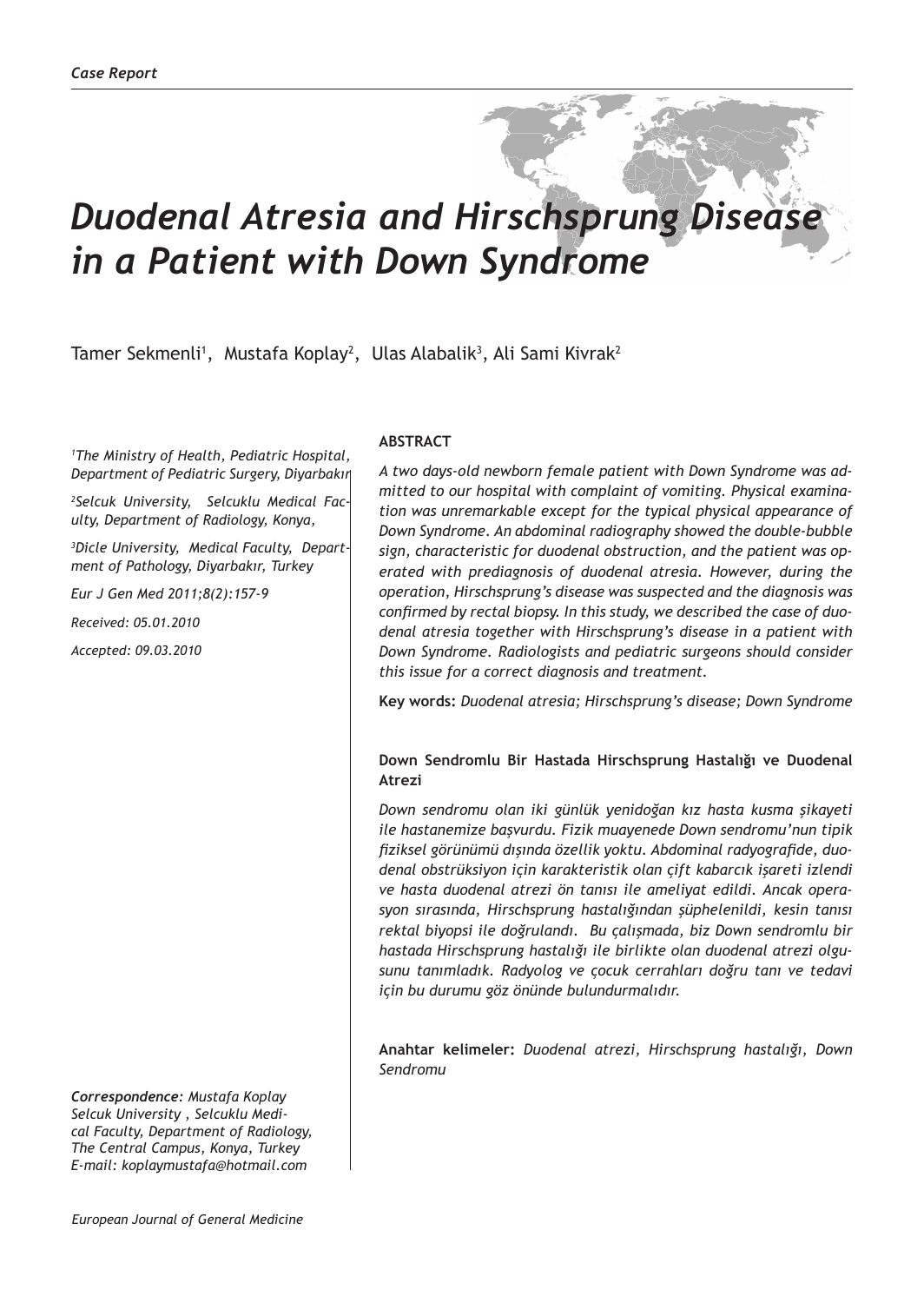#### **INTRODUCTION**

Down Syndrome (DS) is a common chromosomal anomaly resulting from trisomy 21 (1). The incidence is approximately 1 in 700-800 live births [2]. It is clinically diagnosed by its characteristic features including craniofacial dysmorphic physical appearance, mental retardation and systemic anomalies such as cardiac and gastrointestinal defects (2). The association of DS with anomalies of gastrointestinal system such as tracheoesophageal fistulas, duodenal atresia (DA) esophageal atresia, imperforate anus and Hirschsprung's disease (HD) is well established (1,3). The DA associated with HD in a patient with DS is rare presented in literature (4,5). This case report describes the DA associated with HD in a patient with DS.

## **CASE**

A two days old, 2500 g weighing newborn female with DS was admitted to our hospital with complaint of vomiting. Physical examination was unremarkable with the exception of characteristic physical appearance of DS. An abdominal radiography detected the double-bubble sign, classical for duodenal obstruction (Figure 1), and the patient was operated with the prediagnosis of DA. In operation a duodenojejunostomia was performed because of the duodenal atresia. During the exploration, the colon 10 cm proximally to the peritoneal reflection seemed to be narrow and above this segment of colon approximately 10 cm segment was dilated and transverse colon was much more dilated. So on with the suspect of congenital megacolone, we performed a peroperative frozen section from the narrowed segment of distal colon. The diagnosis was suspicious and full-thickness biopsy from each three segments of colon then proximal loop colostomy was performed. The histopathological diagnosis revealed a ganglion negative specimen within the narrowed segment and that was compatible with HD (Figure 2). Since the thyroid hormone levels within the postoperative blood sample was compatible with hypotiroidia, medical treatment was attended. Patient's chromosomal analyses, which revealed that the karyotype was 47 XX, were normal except trisomia 21. The renal ultrasonography and an echocardiography did not determine any abnormalities, and the patient was discharged from the hospital on the postoperative twelfth day. The case prospectively after the term of one year attaining to 8500 g of weight was admitted to our emergency service with severe enteritis. The patient was hospitalized to the intensive care unit with the diagnosis of dehydratation and sepsis due to enteritis. On the third day of treatment the patient died as a result of severe septicemia.

### **DISCUSSION**

Knowledge of the embryologic development is necessary to comprehend the gastrointestinal system anomalies such as DA and HD. DA is believed to be related to errors of recanalisation of the solid cord stage of developing embryonic foregut in early gestation (6,7). HD is caused by the failure of colonic ganglion cells to migrate cephalocaudally through the neural crest in gestation (8). It is a developmental disorder of the enteric nervous system and is characterized by the congenital absence of ganglion cells in the myenteric and submucosal plexuses of the distal gut (8,9). Duodenal atresia is a common cause of congenital, intestinal obstruction. The incidence has been estimated at 1 in 6.000 to 1 in 10.000 births (6). The atretic segment is most often the second part of the duodenum, distal to the duodenal papilla (10). HD is an intestinal innervation disorder that causes development of functional intestinal obstruction. It occurs 1 in 5000 births (8,9). The aganglionic segment usually begins at the anus and extends proximally (8). Shortsegment disease is most common and is restricted to the internal sphincter and rectosigmoid region of the colon. Long-segment disease is less common and can affect the total colon (8,9). DA can be associated with many congenital anomalies such as esophageal atresia, intestinal malrotation, imperforate anus, Meckel's diverticulum, cardiac and renal anomalies. There is also a rare association with anomalies of biliary tract (11). HD can be associated with cardiovascular, urologic, neurologic and gastrointestinal abnormalities such as ventricular septal defect, bladder diverticulum, renal agenesis, cryptorchidism, neuroblastomas, hydrocephalus, imperforate anus, Meckel's diverticulum. It has been also linked pigment defects and primary alveolar hypoventilation (8). Approximately 30% of patients with DA (9) and 10% of patients with HD (8) have DS (trisomy 21). Because of the complications of DA and HD, early diagnosis and treatment should be of great value. Imaging can help diagnosing DA and HD. In DA, the double bubble sign is a finding detected on plain abdominal radiographs of newborns and infants. The finding shows two airfilled structures due to stomach and duodenum in the upper